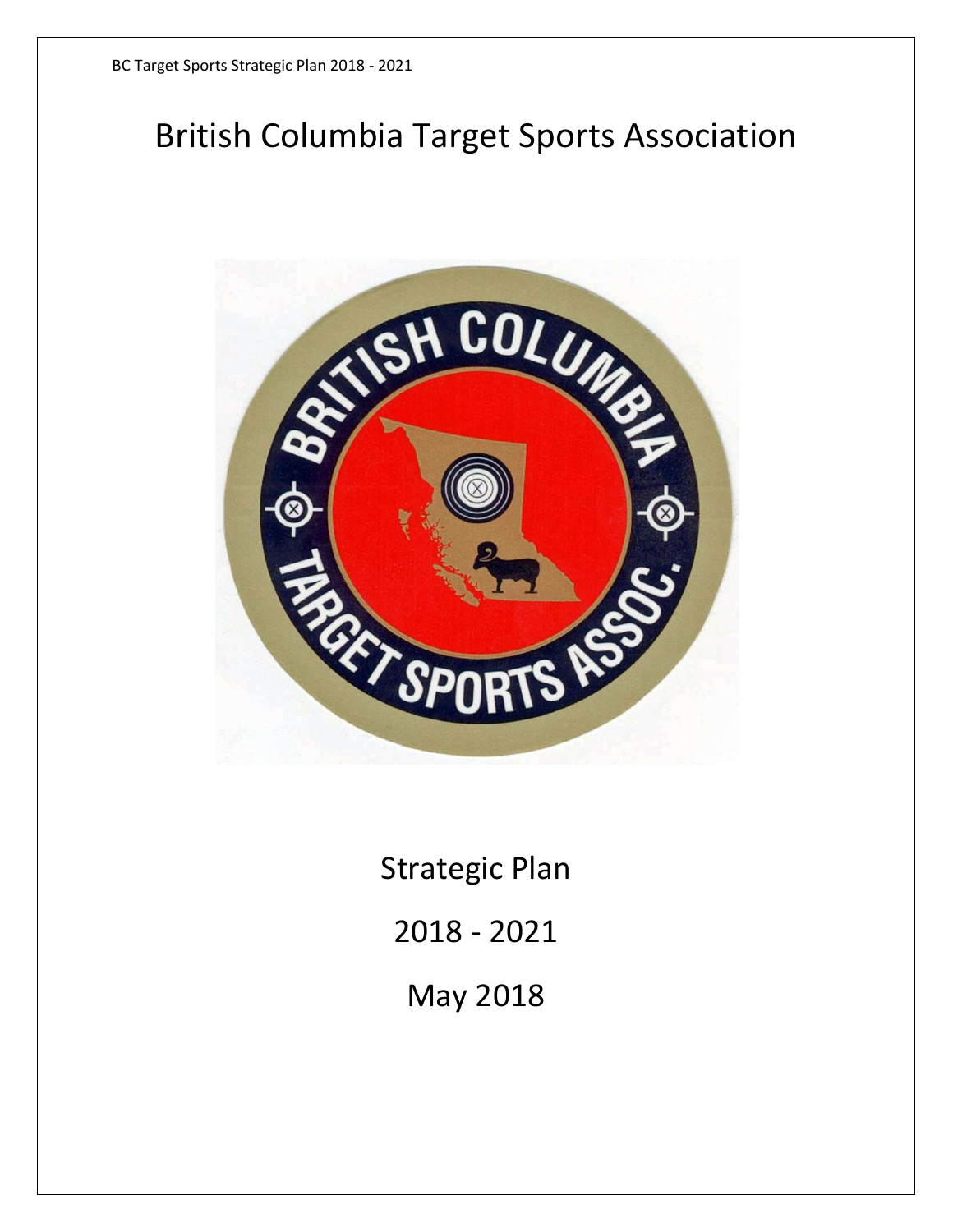#### Mission Statement:

Dedicated to the development and promotion of recreational and competitive target shooting in British Columbia and dedicated to providing opportunities for all to participate in the sport of target shooting.



(BCTSA represents 3 main shooting disciplines - Rifle, Pistol and Silhouette )

#### Vision Statement:

To provide British Columbian's with the opportunity to participate, grow and develop in a lifetime sport so that they may achieve physical, mental and emotional goals not only in target shooting but also in life.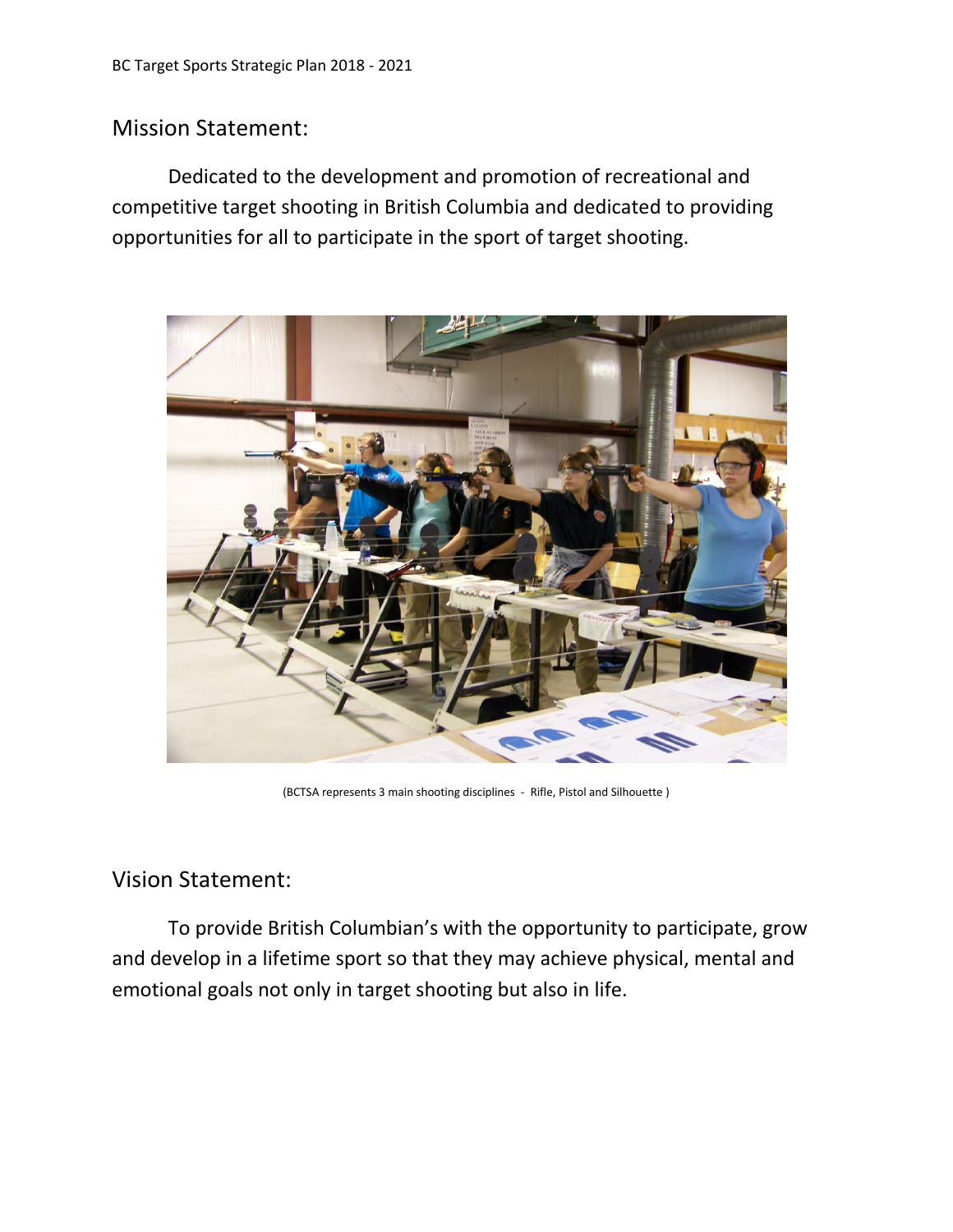#### Goals:

#### Participation

By 2021, there will be more interest and participation at all levels of target shooting in the province of British Columbia.

#### Performance

By 2021, there will be a large pool of high level athletes both junior and senior that have the ability to obtain provincial, national and world class rankings throughout the various disciplines and regions of British Columbia.

#### Sustainability

By 2021, British Columbia Target Sports will be a stronger, well known organization that is able to provide targeted pathways to any British Columbian with an interest in the Target Sports.

#### Partnerships

By 2021, BC Target Sports will have developed better collaboration between provincial clubs and user groups. This relationship will allow for further grow and development of the sport in British Columbia.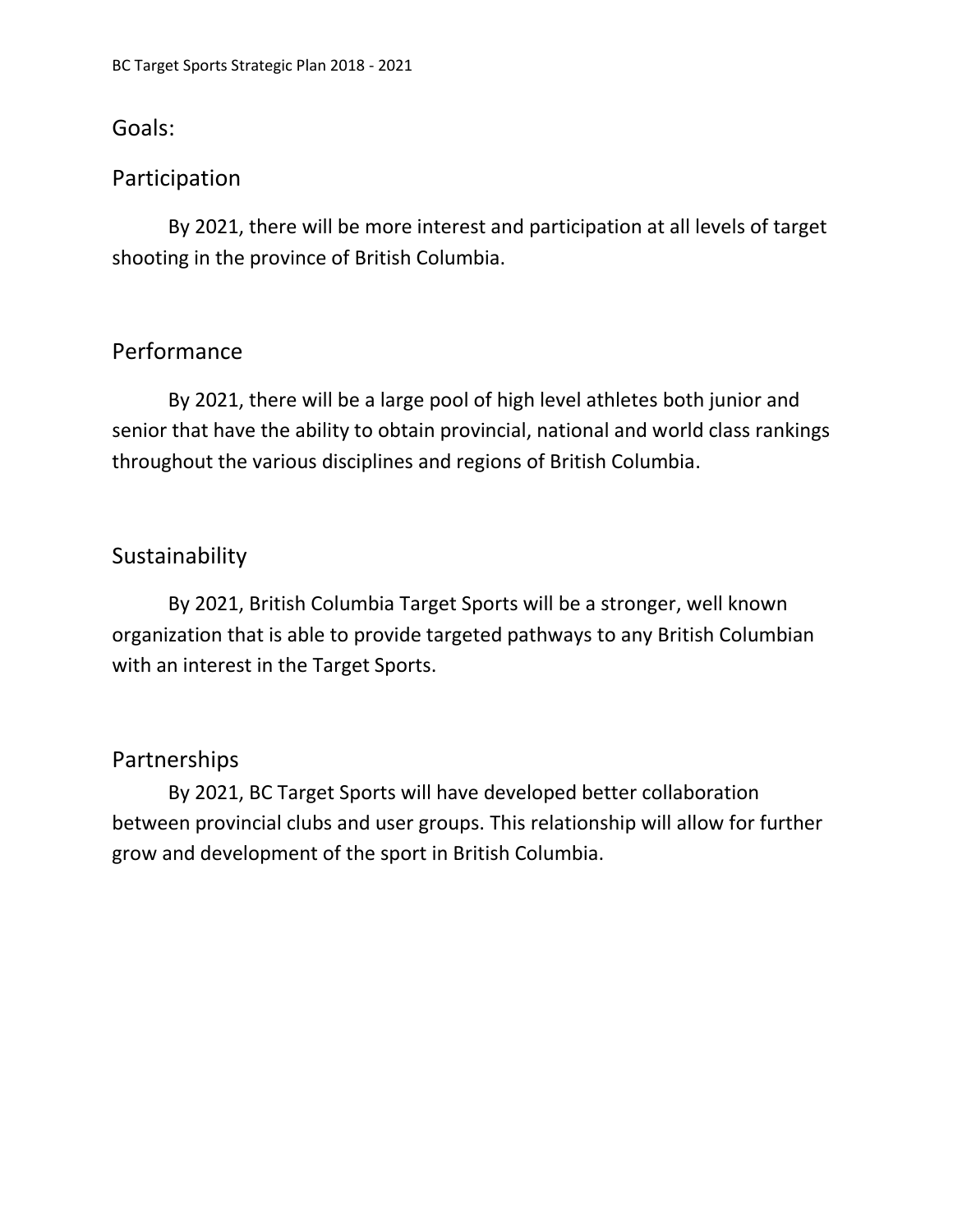#### Focus Areas

#### Participation

- Membership expansion
- Coaching and officials development continuing
- Assist in development of junior programs that can be implemented at any club in British Columbia
- Encourage participation at local competitions

#### Performance

- Athlete services
- Sports medicine and Sports Science utilized
- Athlete development and identification
- Athlete competition
- Athlete training camps

#### Sustainability

- Governance, policy and planning
- Financial sustainability
- Involvement of all regions in BC

### Partnerships

- Within our sport
- With government
- Educational institutions
- External organizations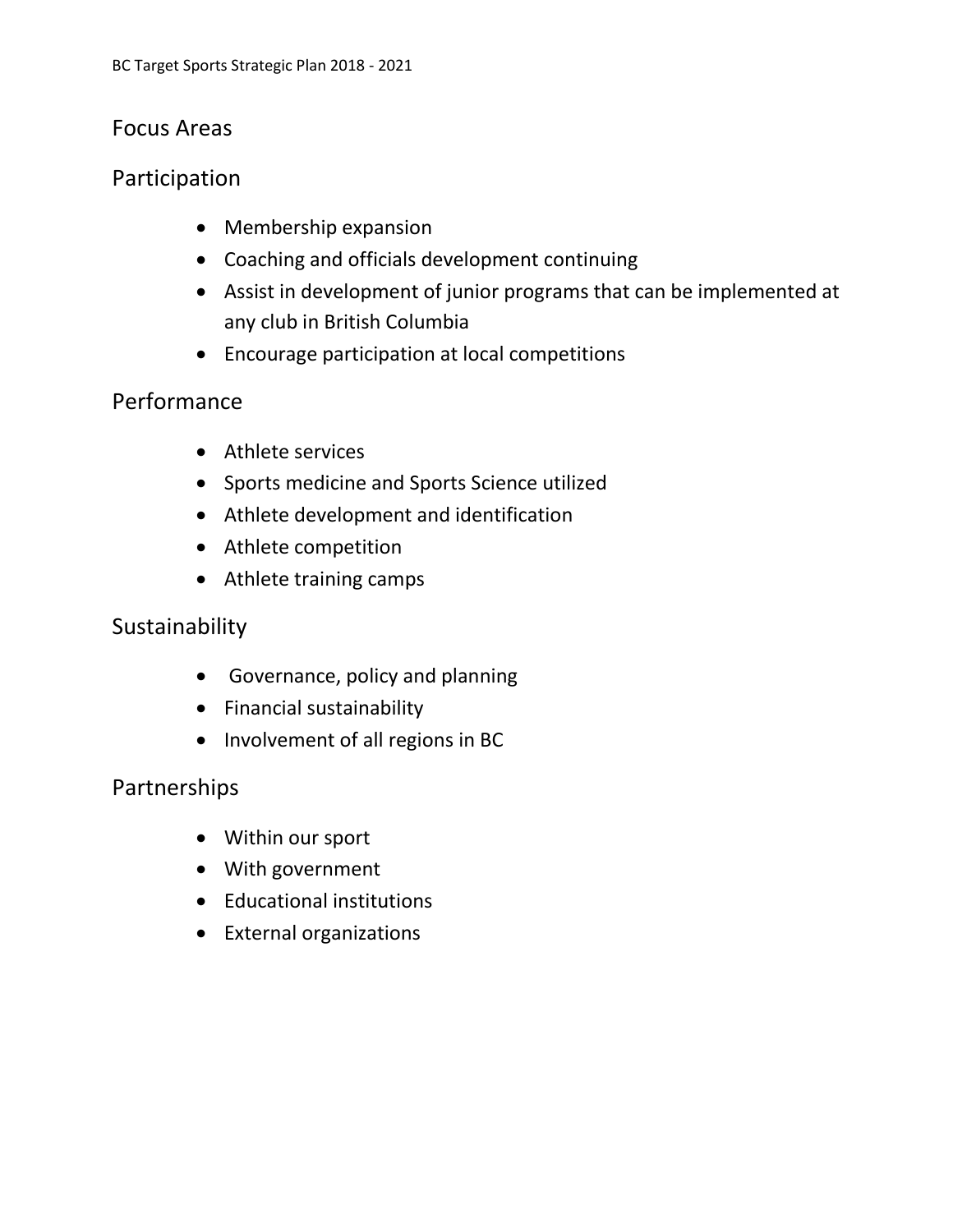## **Goal #1 Participation**

|                                                                                      | Objective: By 2021, there will be more interest and participation at all levels of target                                                                                                                        |                                  |
|--------------------------------------------------------------------------------------|------------------------------------------------------------------------------------------------------------------------------------------------------------------------------------------------------------------|----------------------------------|
| <b>Focus Area</b>                                                                    | shooting in the province of British Columbia.<br><b>Our Plan:</b>                                                                                                                                                | By When                          |
| Membership expansion                                                                 | By March 2019, increase membership to 2500 people. Continue to further increase<br>membership by promoting the organization and the sport.                                                                       | <b>March 2019</b><br>and ongoing |
| Coaching and officials development                                                   | Host a minimum of two coaching courses and one officials course per year                                                                                                                                         | 2019 and<br>ongoing              |
| Develop junior program that can be<br>implemented at any club in British<br>Columbia | Creation and distribution of junior coaching manuals related to NCCP, to all clubs in<br>BC for development of athletes and junior programs.                                                                     | September<br>2019 and<br>ongoing |
| Encourage participation at local<br>competitions                                     | Hold regional and provincial matches involving all levels of athletic ability throughout<br>the province. Host training sessions during these matches to provide the athletes with<br>incentives to participate. | <b>March 2019</b><br>and ongoing |

#### **Goal #2 Performance**

| Objective: By 2021, there will be a large pool of high level athletes both junior and |                                                                                                                                                     |
|---------------------------------------------------------------------------------------|-----------------------------------------------------------------------------------------------------------------------------------------------------|
|                                                                                       |                                                                                                                                                     |
|                                                                                       |                                                                                                                                                     |
|                                                                                       |                                                                                                                                                     |
| Our Plan:                                                                             | By When                                                                                                                                             |
| Create and distribute high performance manual to team members.                        |                                                                                                                                                     |
| Pacific sport carding, access to sports medicine and sports science to high           | <b>March 2018</b>                                                                                                                                   |
| performance athletes.                                                                 | and ongoing                                                                                                                                         |
| Develop system of athlete identification by regional coaches to Team BC coach         |                                                                                                                                                     |
| Implementation of LTAD - make sure built into new NCCP scheme                         | <b>March 2018</b>                                                                                                                                   |
|                                                                                       | and ongoing                                                                                                                                         |
| Provide training plan and competition schedule to high performance team athletes.     | <b>March 2018</b>                                                                                                                                   |
|                                                                                       | and then                                                                                                                                            |
|                                                                                       | yearly.                                                                                                                                             |
| Provide a minimum of two high performance training camps per year                     | April 2018 and                                                                                                                                      |
|                                                                                       | ongoing.                                                                                                                                            |
|                                                                                       |                                                                                                                                                     |
|                                                                                       | senior that are able to obtain provincial, national and world-class rankings throughout<br>the various disciplines and regions of British Columbia. |